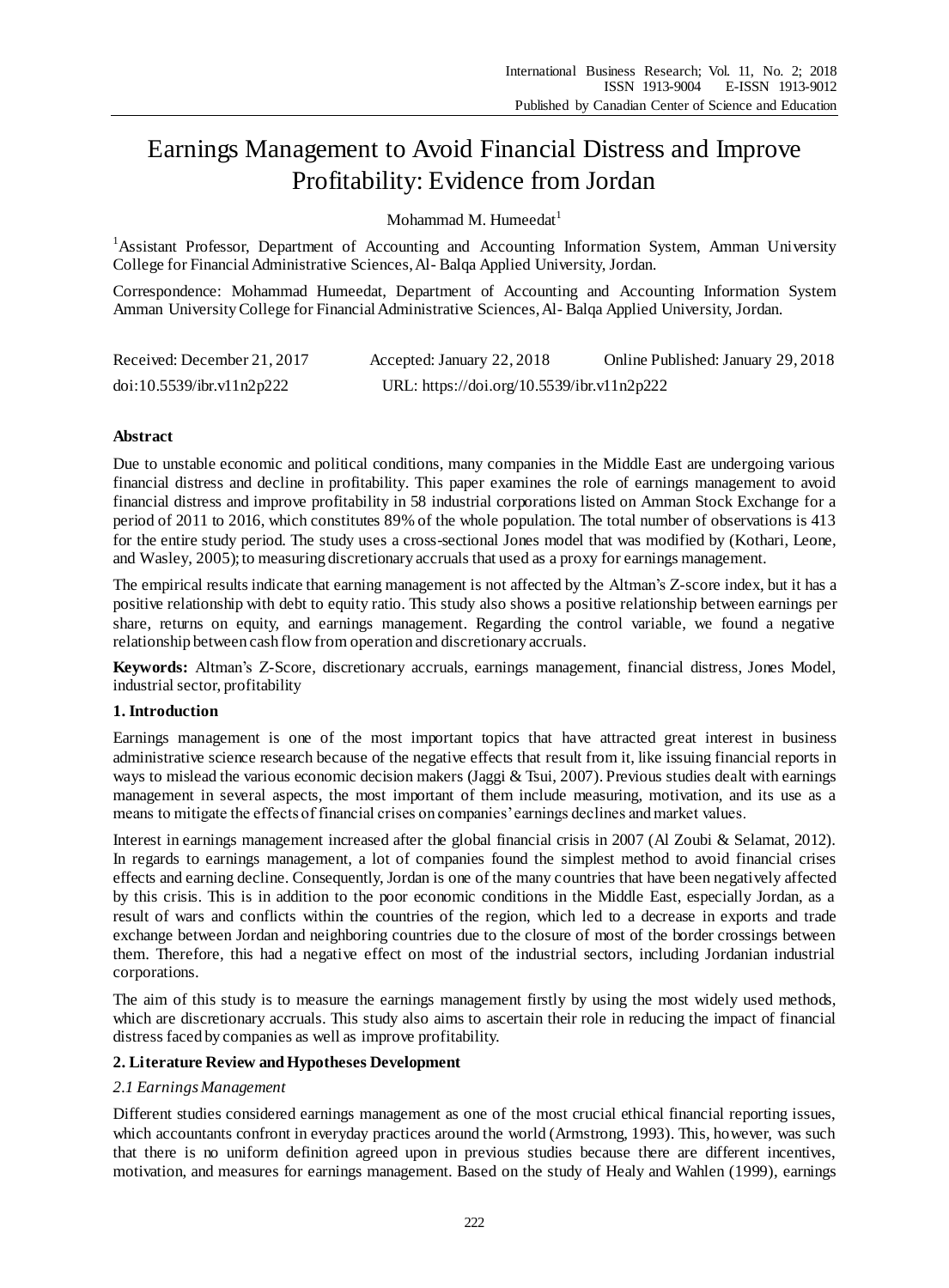management occurs when managers use judgment in financial reporting and in structuring transactions to alter financial reports to either mislead some stakeholders about the underlying economic performance of the company or to influence contractual outcomes that depends on reported accounting numbers. Furthermore, Schipper (1989) defined earnings management as a way of using opportunities provided by the accounting system to engage earnings by adopting accounting methods for a specific purpose. It is noted that the previous definitions are the most cited definitions in previous studies, and it focuses on the existence of certain methods followed by the management to affect the accounting numbers to achieve specific purpose.

Furthermore, Beneish (2001) argued that there are two perspectives on earnings management; the opportunistic perspective which states that managers seek to mislead investors and the information perspective. Likewise, Alsharairi (2012) defined earnings management as the managerial practices, in accordance with GAAP, that are aimed at influencing the accrual component of the reported earnings upwards (i.e. reporting positive abnormal accruals) or downwards (i.e. reporting negative abnormal accruals), motivated by the associated informational implications and the economic consequences. In addition, (Rahman, Moniruzzaman,, and Sharif, 2013) stated that earnings management are accounting policies or the accruals control, chosen by the management of enterprises to make the earnings reach the expected level under the pressure from the relevant stakeholders and the constraints of generally accepted accounting principles (GAAP).

Based on the above review, this study defines earnings management as managerial practices that focus on intentional intervention in the measurement and financial presentation, in line with accounting standards to influence accounting income, whether to increase or decrease or to maintain at certain levels, in order to achieve a specific purpose. Nevertheless, managers mainly engage in earnings management because of the following types of incentives (Healy & Wahlen, 1999):

#### 1-Contractual Incentives

- Management Compensation Contract: Management compensation contract can encourage managers to engage in earnings management to increase their compensation bonus awards.

- Debt Contracts: Accounting numbers are used in debt contracts as a measure to meet the contract requirements; also, managers can alter accounting numbers by earnings management to meet those requirements.

#### 2- Regulatory Incentives

One of the most common kinds of regulatory incentives is related to anti-trust considerations. Some companies decrease earnings in order to minimize political costs associated with being seen as too profitable; also, there are other kinds of regulatory incentives like industry-specific regulations and tax considerations.

#### 3- Capital Market Motivations

Managers have strong incentives to manage earnings to be qualified for stock right issues and in obtaining high share price in the market.

According to Mohanram (2003), there are two methods used in literature to detect earnings management. The first one depends on qualitative accounting analysis through identifying what are the key accounting policies for a given firm and industry, assessing a firm's accounting flexibility, evaluation of a firm's accounting strategy, evaluation of the firm's quality of disclosure, providing a representative list of potential red-flags in accounting, and finally by undoing accounting distortions by reversing the impacts of dubious accounting choices wherever possible. The second method depends on analyzing accruals.

Accruals are divided into normal accruals which depends on the nature of operation like credit policy and credit terms granted to customers. On the other hand, abnormal accruals depends on the management choice over which they influence their discretionary powers while reporting the income numbers (Debnath, 2017). Discretionary accruals are adjustment to cash flow based on subjective choice exercised by the management which is used as a proxy for measuring earnings (Dechow, Sloan, and Sweeney, 1995) (Healy & Wahlen, 1999).

## *2.2 Financial Distress and Earnings Management*

Financial distress refers to a firm's inability to meet its obligations due to poor cash flows and profitability (Nagar & Sten, 2016). However, Managers during financial distress have incentives to manage earnings to obtain the necessary financing (Rosner & University, 2003), reduce the incidence of bankruptcy (Frost, 1997), avoid violation of debt covenants (Jaggi & Lee, 2002), and provide highly optimistic forecasts.

Several proxies for financial distress are used in literatures, Bartov (1993) used Debt/Equity ratio as a proxy for distress. Also, (Callen, Robb, and Segal, 2008) focus on losses occur during a number of years surrounding specific year, while other studies like Jaggi and Lee (2002) focus on the violation of debt covenants. Bernsten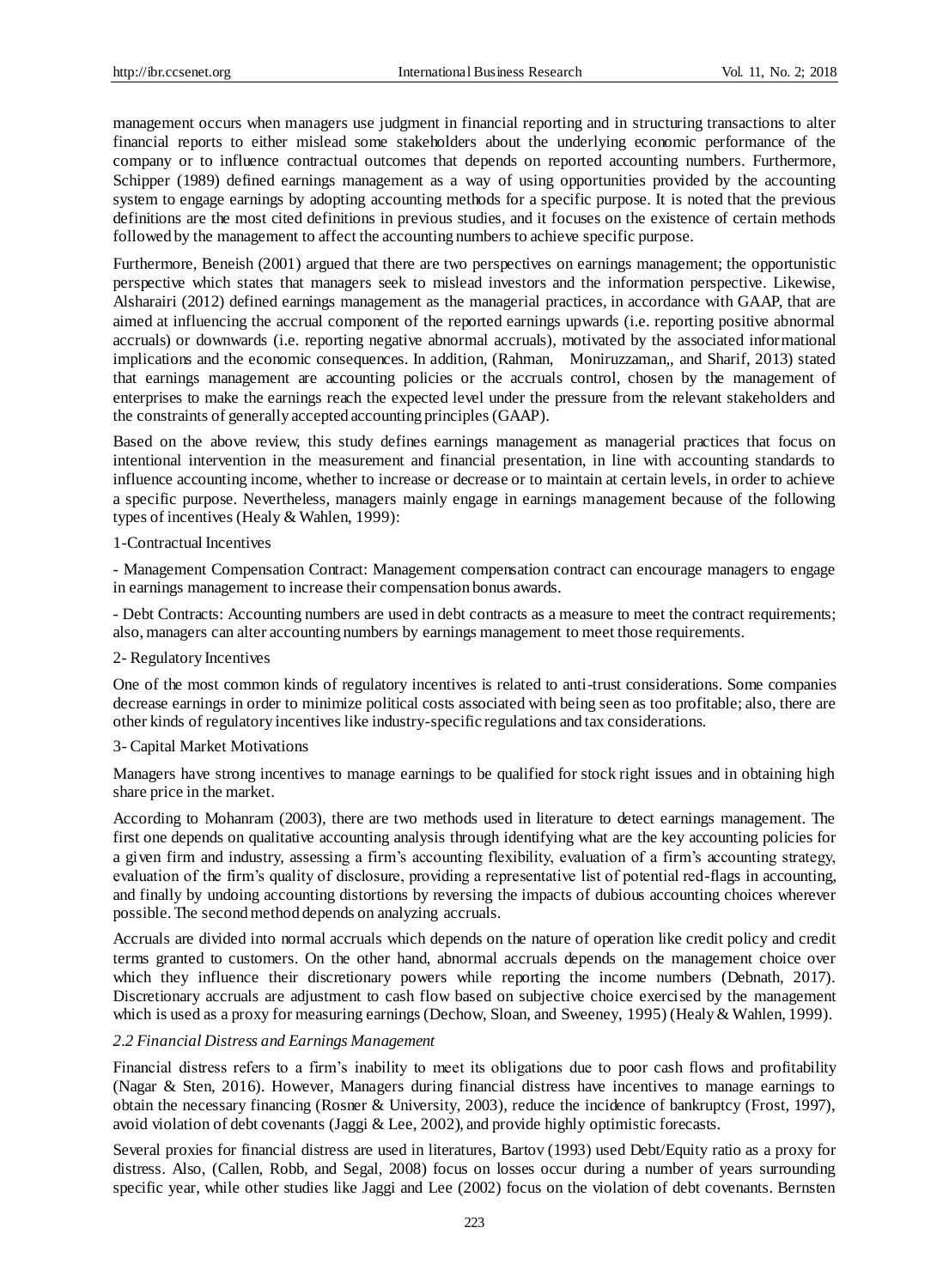and Wild (1998) and Nagar and Sten (2016) show that Altman's Z-score is the most recognized model of financial distress which uses multiple ratios to generate a prediction of distress. A firm-year is considered as distressed if its Z-Score is less than 1.20 in year t-1. Thus, Z-Score is computed as follows:

$$
Z = 0.717X1 + 0.847X2 + 3.107X3 + 0.420X4 + 0.998X5
$$
 (1)

Where,  $X1$  = Working Capital / Total Assets;  $X2$  = Retained Earnings / Total Assets;  $X3$  = Earnings before Interest and Taxes / Total Assets; X4 = Market Value of Equity / Total Liabilities; X5 = Net Sales/ Total Assets.

Different literatures have investigated the relationship between earnings management and financial distress. DeFond and Jiambalvo (1994) found that in the preceding period of debt covenant violations occur, company deliberately increases income to avoid violations. Consequently, Charitou, Lambertides, and Trigeorgis (2007) found that companies facing bankruptcy are going to increase income through accruals. Garcia Lara, Osma, and Neophytou (2009) found that in the four years prior to failure, the companies studied are going to increase accruals. Here, some studies, such as Yang, Chun, and Ramadili, (2009) and Omid (2012), use Debt/Equity ratio as a proxy for distress and found a positive relationship between this ratio and earning management. Therefore, this means that companies that maintain high debt ratios tend to practice earnings management using accruals to meet the terms of their joint debt agreements.

Zang (2012) use Altman's Z-Score as a proxy for distress and found that firms in distress use more of accruals earnings management and less of real earnings management. In addition, Nagar and Sen (2016) use Altman's Z-Score as a proxy for distress and found that companies at the beginning of exposure to financial distress engage in real earnings management through a reduction some expenses like selling and administrative expenses, to increase profitability and liquidity. When distress intensifies, the company tends to engage in income-increasing accruals management. On the other hand, Joosten (2012) found no relationship between earnings management and Altman's Z-Score due to the difficulty of calculating such proxy and the lack of use by economic decision makers when making their decisions.

Based on the previous review of the relationship between earnings management and financial distress, the following hypotheses can be formulated.

HO1: There is no significant relationship between Altman"s Z-Score and Earnings Management.

HO2: There is no significant relationship between Debt/Equity ratio and Earnings Management.

# *2.3 Improved Profitability and Earnings Management*

As previously mentioned in this study, there are many incentives to practice the earnings management and one of these is to influence accounting income. This, therefore, can be done by increasing, decreasing, or maintaining certain levels in order to achieve specific purpose. DeFond and Park (1997) discovered that firms tend to smoothen earnings in order to distribution of profits realized in the current period over future periods to be consistent with investors' preference for stable income through time. Beatty, Bin, and Kathy (2002) found that companies are involved earnings management to avoid small earnings losses or decreases. Also, Hamdi and Ali Zarai (2012) found that Islamic banks manage earnings to avoid reporting losses and earnings decreases.

Different literatures investigate the relationship between earnings management and financial indicators that measure the volume of earnings. Al-Fayoumi, Abuzayed, and Alexander (2010) and Abu\_Risha, Mohammad, & Mohammad (2015) found a positive statistical relationship between earnings management and returns on equity in Jordanian Industrial Corporation. Also, Shaglof (2009) identified a positive statistical relationship between earnings management and earnings per share.

Based on the previous review of the relationship between earnings management and support profitability, the following hypotheses can be formulated.

HO3: There is no significant relationship between return on equity and Earnings Management.

HO4: There is no significant relationship between earning per share and Earnings Management.

# **3. Methodology**

# *3.1 Sample Selection*

The study population consists of all the industrial corporations listed on Amman Stock Exchange, which are equal to 65 companies according to the Jordanian company's guide of 2016. The sample of the study included all industrial corporations listed on Amman Stock Exchange after excluding the following companies:

1. Companies that have been liquidated or merged during the period 2011-2016.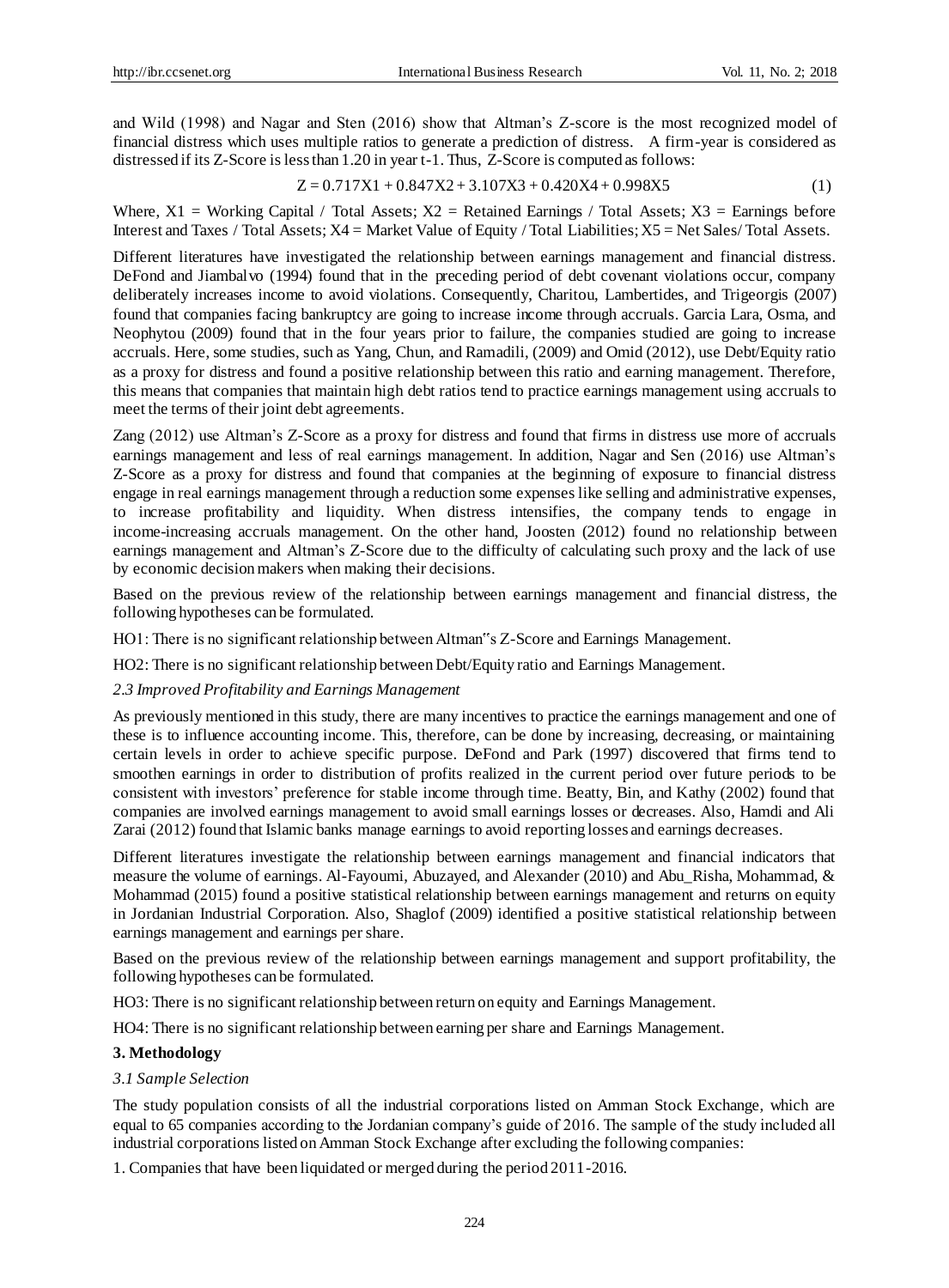2. Companies that did not publish their financial statements regularly during the period 2011-2016.

Therefore, the final sample size that met the previous conditions was 58 companies, which constitutes 89% of the population. Seven companies (11%) were excluded from the size of population due to the above conditions. The total number of observations is 413 for the entire study period.

#### *3.2 Variable Measurement and Research Model*

#### 3.2.1 Measuring Earnings Management (Dependent Variable**)**

Based on previous literatures, we use discretionary accruals as a measure of earnings management. Discretionary accruals are estimated using Jones model (1991) and the modified Jones model tested by (Dechow et al., 1995. Thus, these models are commonly used by most researchers; (Dechow et al., 1995; Young, 1999; Be dard, Sonda, and Lucie, 2004). Furthermore, recently, some researchers have argued that it is important to consider the performance of the company in the past when measuring earnings management. Therefore, some studies (Dechow, Kothari, Watts, 1998; Barth, Cram, and Nelson, 2001) have attempted to develop measurement models that take into account the performance of the company. Kothari et al. (2005) is one of the most important studies that dealt with this aspect in details. The performance of the company was measured using the return on assets ratio, which was introduced on the modified Jones model 1995 to develop a new model called "Performance Matched Modified Jones Model", which was later used by some researchers (Gong, Louis, and Sun., 2008; Ghosh, Marra, and Moon, 2010; Louis & sun, 2011; Abu\_risha et al., 2015).

The following cross-sectional regression model developed by Jones (1991) was first modified by Dechow et al. (1995). After then, it was modified by Kothari et al. (2005):

$$
TACC_{i,t} / TA_{i,t-1} = \alpha_1(1/TA_{i,t-1}) + \alpha_2(AREV_{i,t} - AREC_{i,t}/TA_{i,t-1}) + \alpha_3(PPE_{i,t}/TA_{i,t-1}) + \alpha_4ROA_{i,t-1} + \epsilon
$$
\n(2)

where, TACC<sub>it</sub> is the total accruals for firm i in year t,  $TA_{i,t-1}$  is total assets for firm i in year t-1,  $\Delta REV_{it}$  is measured by revenues in year t and less revenues in year t-1 for firm i, ΔREC<sub>it</sub> is measured by receivables in year t and less receivables in year t-1 for firm i,  $PPE_i$  is the gross property, plant, and equipment for firm i in year t and  $ROA_{i,t-1}$  is the return on assets for firm i in year t-1. Total accruals are calculated by deducting the cash flows from operations from net income. In order to find discretionary accruals, we first calculated all non-discretionary accruals (NDTACC) as follows:

$$
NDTACC_{i,t} / TA_{i,t-1} = \hat{a}_1 (1/TA_{i,t-1}) + \hat{a}_2 (AREV_{i,t} - AREC_{i,t} / TA_{i,t-1}) + \hat{a}_3 (PPE_{i,t} / TA_{i,t-1}) + \hat{a}_4 ROA_{i,t-1} + \varepsilon
$$
\n(3)

Finally, we calculated discretionary accruals (DACC) as a proxy for earnings management by deducting the non-discretionary accruals from total accruals.

3.2.2 Independent Variable

In order to analyze the role of earnings management to avoid financial distress faced by companies and support profitability, we use Altman's Z-Score and debt to equity ratio as a proxy for financial distress. Furthermore, we also use return on equity and earnings per share as a proxy for profitability. Table 1 represents the study variables:

Table 1. Independent and Control Variables

| Variable Name                     | <b>Definition</b>                                                                                  |
|-----------------------------------|----------------------------------------------------------------------------------------------------|
| <b>Independent Variable:</b>      |                                                                                                    |
| $Z-Score(Z.S)$                    | Altman <sup>"</sup> s Z-Score, which uses multiple ratios to generate a prediction<br>of distress. |
|                                   | Zang $(2012)$ , Nagar and Sten $(2016)$ .                                                          |
| Debt to Equity $(D/E)$            | Total debt divided on total equity.                                                                |
|                                   | Yang et al. $(2009)$ and Omid $(2012)$                                                             |
| Return on Equity (ROE)            | Net income before interest and tax divided on average common<br>shareholder equity.                |
|                                   | Al Fayoumi et al. (2010) and Abu risha et al. (2015)                                               |
| Earnings Per Share (EPS)          | Net income divided on weighted average of share outstanding.                                       |
|                                   | Shaglof $(2009)$                                                                                   |
| <b>Control Variable:</b>          |                                                                                                    |
| Cash Flow from Operation (CFO/TA) |                                                                                                    |
|                                   | Cash flow from operation tagged to total assets.                                                   |
|                                   | Abdul Rauf, Johari, Buniamin, and Abd Rahman (2012), Sukeecheep,                                   |
|                                   | Yarram, and Al Farooque (2013) and Abu risha et al. (2015)                                         |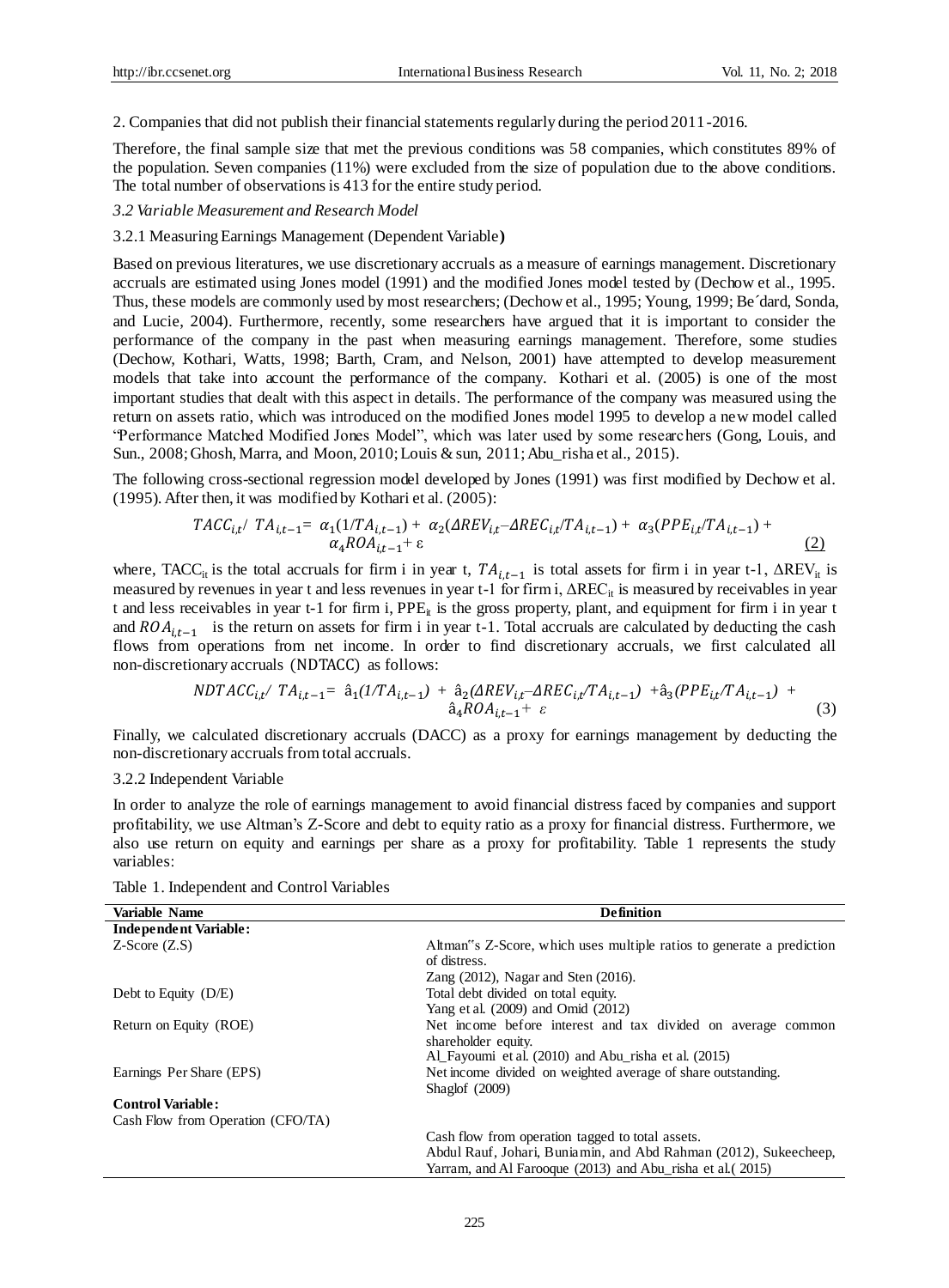## 3.2.3 Empirical Models

To test the study hypothesis and investigate the relationship between earnings management and financial distress, controlling the impact of other relevant variables is estimated using the following OLS regression: Model 1

$$
\text{DACC} = \alpha_0 + \beta_1 Z. S_{i,t} + \beta_2 D/E_{i,t} + \beta_3 \text{CFO} / \text{TA}_{i,t} + \varepsilon \tag{4}
$$

The relationship between earning management and profitability, and in controlling the impact of other relevant variables is estimated using the following OLS regression:

Model 2

$$
\text{DACC} = \alpha_0 + \beta_1 \text{ROE}_{i,t} + \beta_2 \text{EPS}_{i,t} + \beta_3 \text{CFO/TA}_{i,t} + \varepsilon \tag{5}
$$

#### **4. Empirical Results**

This section provides the findings and interpretations that resulted from various statistical methods used in data analyses.

## *4.1 Descriptive Statistics*

The descriptive statistics for all study variables are presented in Table 2, which shows that the mean of discretionary accruals are positive (0.0068). This means that Jordanian industrial corporations engage in income-increasing earnings management, followed by very low standard deviation (0.1117). Furthermore, the mean value of Altman's Z-Score of the sample firms is positive (3.2197) and greater than 1.20 which means that sample firms are on an average not classified as distressed firms. There is also a wide range of difference that exists between sample firms because the standard deviation is high (7.5493). Also, it should be noted that the mean of debt to equity ratio is equal (35.7326%), which means that the long term debt represents 35.7326% of the total equity that is followed by a very high standard deviation (24.9692). This implies that the Debt to Equity ratio varies widely across the sample firm. Finally, there are indications of a decrease in the profitability of the sample firms during the study period where the mean value of return on equity and earning per share are very low, (-2.1546) and (0.0838) respectively.

| Variable      | Obs | Mean      | <b>Std.Dev</b> |
|---------------|-----|-----------|----------------|
| <b>DACC</b>   | 348 | 0.0068    | 0.1117         |
| Z.S           | 348 | 3.2197    | 7.5493         |
| D/E           | 348 | 35.7326   | 24.9692        |
| <b>ROE</b>    | 348 | $-2.1546$ | 39.6557        |
| <b>EPS</b>    | 348 | 0.0838    | 0.4465         |
| <b>CFO/TA</b> | 348 | 0.0397    | 0.11759        |

Table 2. Descriptive Statistics

*4.2 Multicollinearity*

Table 3 presents the correlation analysis for all variables that form the first regression model. Therefore, this indicates that the correlation between the variables is small, within the range of .005 and -.664. This indicates that there is no linear correlation problem in the first study model because Pearson's correlation for all variables is less than 80% (Gujarati, 2003).

Table 3. Correlation Matrix for the first model

| <b>Variable</b> | <b>DACC</b> | $L_{b}$   | D/E            | <b>CFO/TA</b> |
|-----------------|-------------|-----------|----------------|---------------|
| <b>DACC</b>     |             |           |                |               |
| Z.S             | $-.087$     |           |                |               |
| D/E             | .005        | $-.226$   |                |               |
| <b>CFO/TA</b>   | $-.664$     | $0.090$ . | 122<br>$-.12-$ |               |

Table 4 presents the correlation analysis for all variables that form the second regression model. Therefore, this indicates that the correlation between the variables is small, within the range of .019 and -.664.

Table 4. Correlation Matrix for the second model

| <b>Variable</b> | <b>DACC</b> | <b>ROE</b>  | <b>EPS</b> | <b>CFO/TA</b> |
|-----------------|-------------|-------------|------------|---------------|
| <b>DACC</b>     |             |             |            |               |
| <b>ROE</b>      | .019        |             |            |               |
| <b>EPS</b>      | .141        | .297        |            |               |
| <b>CFO/TA</b>   | $-.664$     | ገና<br>⊥ ت∠. | .380       |               |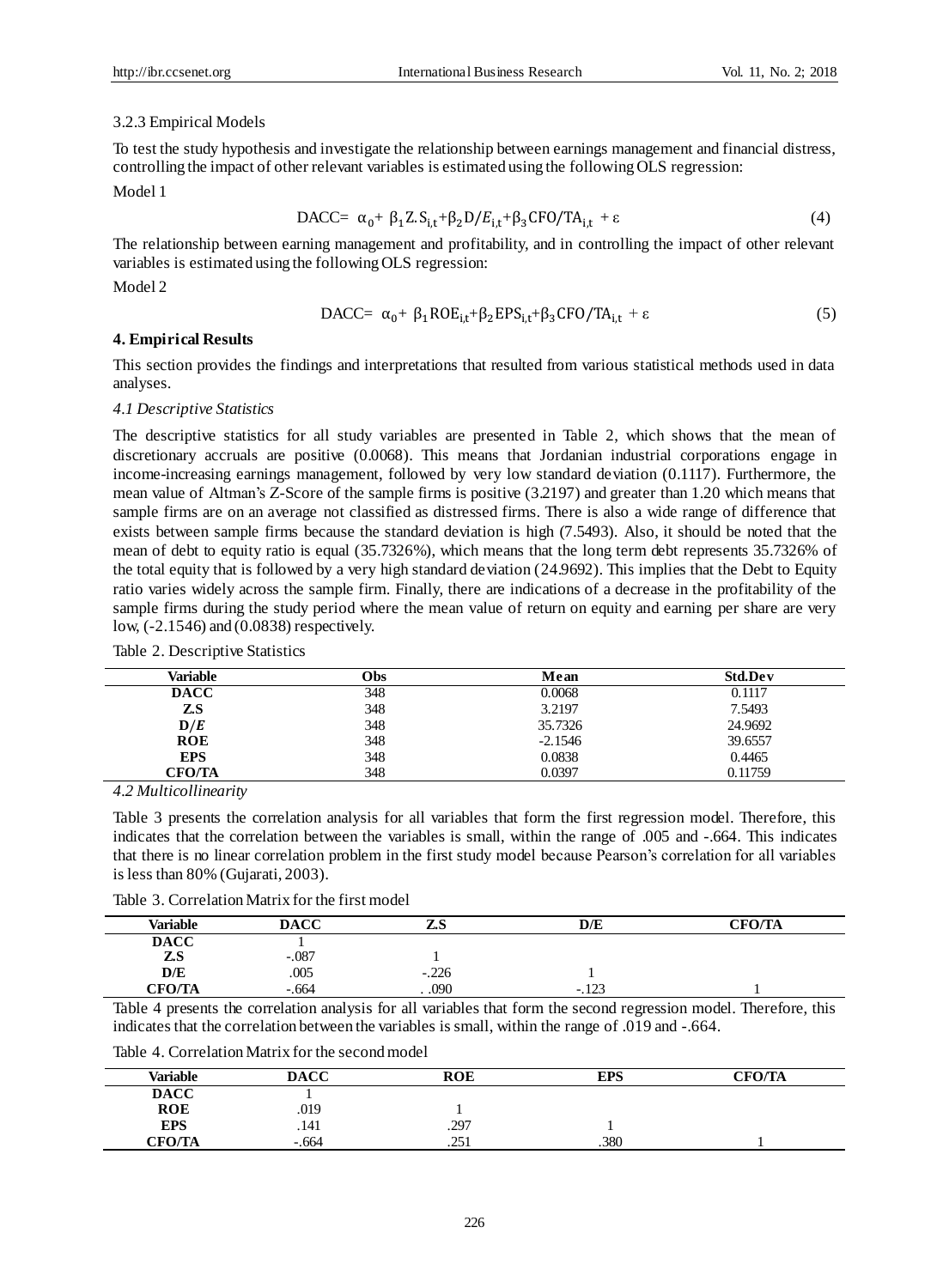## *4.3 Regression Results*

Table 5 reports the results of regression analysis for model (1), which examines the association between earning management and the two proxies of the financial distress (Altman's Z-Score, and Debt to Equity ratio).

In this Model which depends on time series data, the Durbin-Watson test equal (1.436). It is close to number (2), which means that the autocorrelation problem is not present in regression model. Thus, this is because if the result of this test is closed to the number (2), the less the strength of the autocorrelation within the regression model (Gujarati, 2003). Also, F-statistic value equal (93.49) with a P-value of 0.00, which indicates fitness and statistical significance of the model. The Adjusted R-square is equal (0.444) which indicate that all the explanatory variables in the model jointly explain the extent of 44.4 per cent variation in the discretionary accruals. We also note from the table that there is no significant relationship between Altman's Z-Score and Earnings management. Thus, this means that the value of the Z-Score don't motivate the Jordanian industrial corporations to earnings management, especially if we know the mean of this indicator for the study sample was) 3.2197( (previously mentioned in Table 2). Hence, this is higher than (1.20), which is the limit of the probability of discontinuity. Also, this result contradicts many of the prior literatures like the study of Joosten (2012) who stated that there is no significant relationship between Altman's Z-Score and earnings management. The regression analysis also shows that debt to equity ratio and discretionary accruals are positively related. This means that companies that maintain high debt ratios tend to practice earnings management using accruals to meet the terms of their joint debt agreements (Yang et al., 2009; Omid, 2012).

Regarding the control variable, we found a negative relationship between cash flow from operation and discretionary accruals. This means that companies that have low cash flow tend to practice earnings management using accruals to hide the liquidity problems. Thus, this result confirms the findings of Abdul Rauf et al. (2012) and Sukeecheep et al. (2013).

| Independents                        | <b>Coefficients</b> | т         | <b>Sig</b> |
|-------------------------------------|---------------------|-----------|------------|
| <b>Variables</b>                    |                     |           |            |
| Z.S                                 | $-.047$             | $-1.133$  | .258       |
| D/E                                 | .089                | 2.149     | .032       |
| <b>CFO/TA</b>                       | $-.671$             | $-16.602$ | .000       |
| <b>F. Value 93.49</b><br>$Sig$ 0.00 |                     |           |            |
| Durbin-Watson 1.436                 |                     |           |            |
| $R$ Square 0.449                    |                     |           |            |
| <b>Adjusted R Square 0.444</b>      |                     |           |            |

Table 5. Regression Analysis for Model 1

Table 6 reports the results of regression analysis for model (2), which examines the association between earning management and the two proxies of the profitability (returns on equity and earning per share).

In this Model which depends on time series data, the Durbin-Watson test equal (1.609). This means that the autocorrelation problem is not present in the regression model. Also, F-statistic value equal (196.36) with a P-value of 0.00 indicates fitness and statistical significance of the model. The Adjusted R-square is equal (0.628) which indicate that all the explanatory variables in the model jointly explain the extent of 0.628 per cent variation in the discretionary accruals.

The results of the study showed a positive relationship between profitability proxies and discretionary accruals. However, this indicates that the management of the Jordanian industrial corporations uses earnings management to increase earnings per share and returns on equity. This is because these indicators have a great importance to current and future investors and related parties. Also, we found a negative relationship between cash flow from operation and discretionary accruals. This result consists of the result found in model number (1).

Table 6. Regression Analysis for Model 2

|                                | Independents<br>Variables | <b>Coefficients</b> | т         | <b>Sig</b> |
|--------------------------------|---------------------------|---------------------|-----------|------------|
|                                | <b>ROE</b>                | .105                | 3.033     | .003       |
|                                | <b>EPS</b>                | .434                | 11.960    | .000       |
|                                | <b>CFO/TA</b>             | $-.855$             | $-23.875$ | .000       |
| <b>F. Value 196.36</b>         | $\mathrm{Sig}$ 0.000      |                     |           |            |
| Durbin-Watson 1.609            |                           |                     |           |            |
| $R$ Square $0.631$             |                           |                     |           |            |
| <b>Adjusted R Square 0.628</b> |                           |                     |           |            |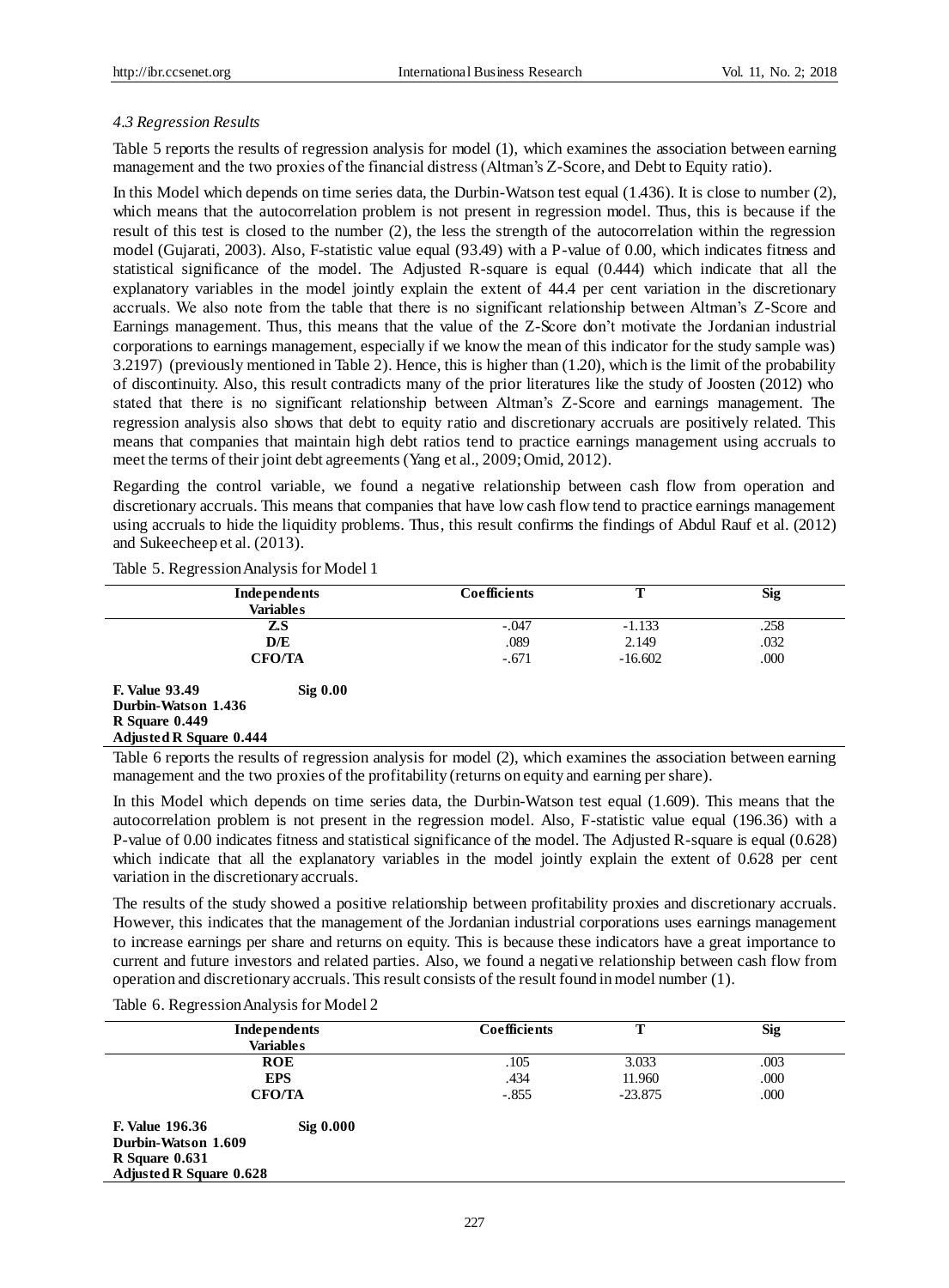## **5. Conclusion**

This study is focused on investigating the impact of financial distress and profitability proxies on earnings management in industrial corporations listed on Amman Stock Exchange for a period of 2011 to 2016. The empirical results provide evidence that earnings management is not affected by the Altman's Z-Score index, but it has a positive relationship with debt to equity ratio. Our findings provide insights into how managers of distressed firms can avoid some of the negative effects of financial distress by engaging in earning management. Furthermore, the results provide evidence of a positive relationship between earnings per share, returns on equity, and discretionary accruals. This indicates that industrial corporations are more committed to managing a positive earning.

# **References**

- Abdul Rauf, F. H., Johari, N. H., Buniamin, S., & Abd Rahman, N. R. (2012). The Impact of Company and Board Characteristics on Earnings Management: Evidence from Malaysia. *Global Review of Accounting and Finance, 3*(2), 114-127.
- Abu\_Risha, K., Mohammad, H., & Mohammad, E. (2015). Factors Affecting the Discretionary Accruals, An Empirical Study on Industrial Corporations listed on Amman Stock Exchange. *Jordan Journal of Business Administration, 11*(3), 727-743.
- Al-Fayoumi, N., Abuzayed, B., & Alexander, D. (2010). Ownership Structure and Earning Management in Emerging Markets: The case of Jordan. *International Research Journal of finance and Economics*, *38,*  28-47.
- Alsharairi, M. A. (2012). *Pre-merger Earnings Management: Sarbanes Oxley, Leverage and Non-cash Acquisition Premia* (Unpublished PHD Theses), Durhan University, UK.
- AlZoubi, E., & Selamat, M. (2012). Proposing Conceptual Framework for Reducing Earning Management Using Ownership Structure Mechanism: Jordanian Companies Perspective. *Journal of Finance, Accounting and Management*, *3*(2), 58-78.
- Armstrong, M. B. (1993). Ethics and Professionalism in Accounting Education: A sample course. *Journal of Accounting Education*, *11*(1), 77-92. https://doi.org/10.1016/0748-5751 (93)90019-F
- Barth, M. E., Cram, D. P., & Nelson, K. K. (2001). Accruals and the Prediction of Future Cash Flows. *The Accounting Review*, *76*(1), 27-58. https://doi.org/10.2308/accr.2001.76.1.27
- Bartov, E. (1993). The Timing of Assets Sales and Earnings Manipulation. *The Accounting Review*, *68*(4), 840-855.
- Be´dard, J., Chtourou, S. M., & Courteau, L. (2004). The Effect of Audit Committee Expertise, Independence, and Activity on Aggressive Earnings Management. *AUDITING: A Journal of Practice & Theory*, *23*(2), 13-35. https://doi.org/10.2308/aud.2004.23.2.13
- Beatty, A. L., Ke, B., & Petroni, K. R. (2002). Earnings Management to Avoid Earnings Declines across Publicly and Privately Held Banks. *The Accounting Review*, *77*(3), 547-570. https://doi.org/10.2308/accr.2002.77.3.547
- Beneish, M. D. (2001). Earnings Management: a Perspective. *Managerial Finance*, *27*(12), 3-17. https://doi.org/10.1108/03074350110767411
- Bernstein, L, A., & Wild, J. (1998). *Financial Statement Analysis: Theory, Application, and Interpretation* (6th ed.). McGraw-Hill, U. S.A.
- Callen, J. L., Robb, S. W. G., & Segal, D. (2008). Revenue Manipulation and Restatements by Loss Firms. *AUDITING: A Journal of Practice & Theory*, *27*(2), 1-29. https://doi.org/10.2308/aud.2008.27.2.1
- Charitou, A., Lambertides, N., & Trigeorgis, L. (2007). Earnings Behaviour of Financially Distressed Firms: The Role of Institutional Ownership. *Abacus*, *43*(3), 271-296. https://doi.org/10.1111/j.1467-6281.2007.00230.x
- Debnath, P. (2017). Assaying the Impact of Firm's Growth and Performance on Earnings Management: An Empirical Observation of Indian Economy. *International Journal of Research in Business Studies and Management*, *4*(2), 30-40.
- Dechow, P. M, Sloan, R. G., & Sweeney, A. P. (1995). Detecting Earnings Management. *The Accounting Review, 70*(2), 193-225.
- Dechow, P. M., Kothari, S. P., & L. Watts, R. (1998). The Relation between Earnings and Cash Flows. *Journal of*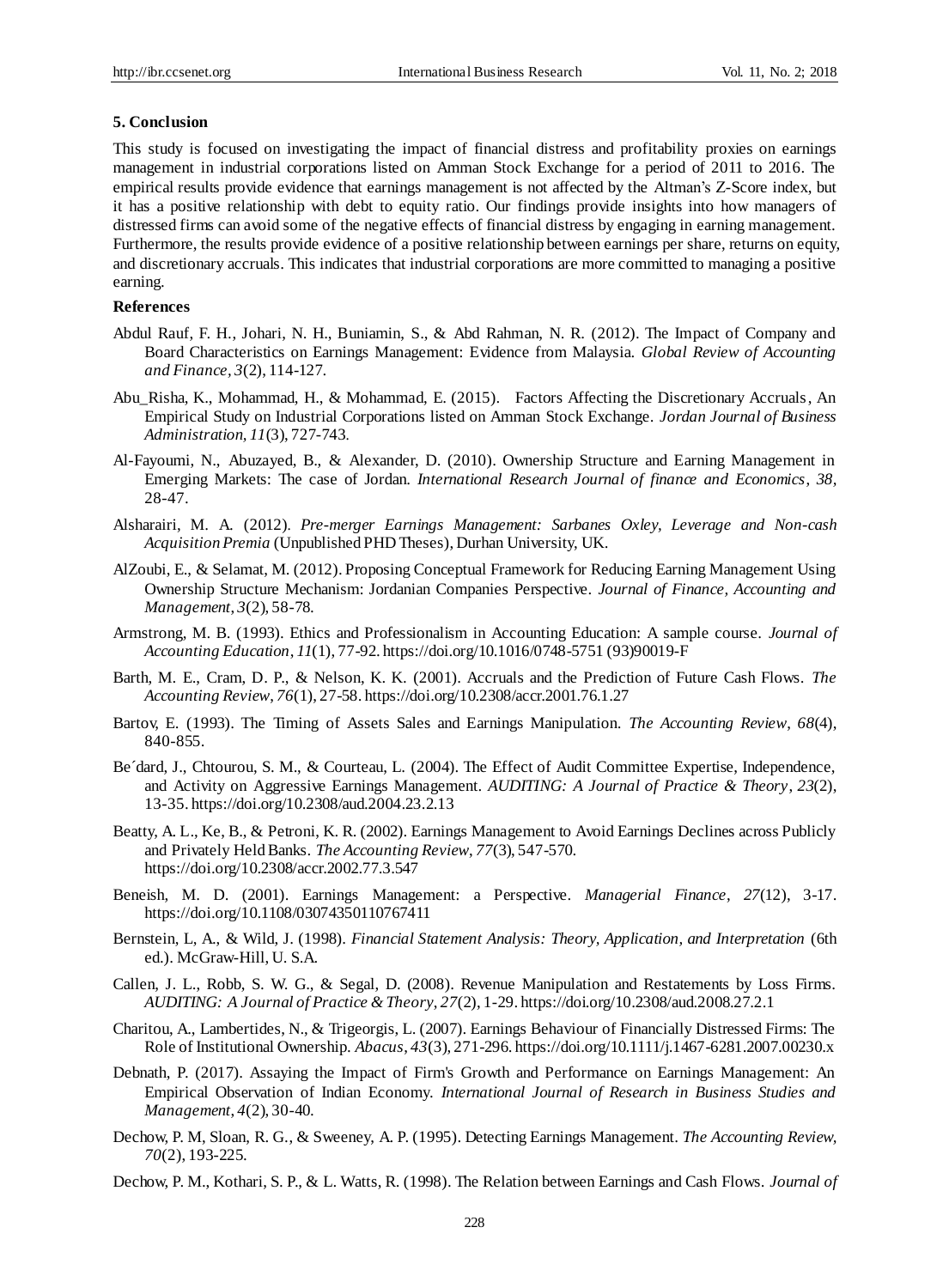*Accounting and Economics*, *25*(2), 133-168. https://doi.org/10.1016/S0165-4101 (98)00020-2

- DeFond, M. L., & Jiambalvo, J. (1994). Debt Covenant Violation and Manipulation of Accruals. *Journal of Accounting and Economics*, *17*(1-2), 145-176. https://doi.org/10.1016/0165-4101 (94)90008-6
- DeFond, M. L., & Park, C. W. (1997). Smoothing Income in Anticipation of Future Earnings. *Journal of Accounting and Economics*, *23*(2), 115-139. https://doi.org/10.1016/S0165-4101 (97)00004-9
- Frost, C. A. (1997). Disclosure Policy Choices of UK Firms Receiving Modified Audit Reports. *Journal of Accounting and Economics*, *23*(2), 163-187. https://doi.org/10.1016/S0165-4101 (97)00006-2
- Garc á Lara, J. M., Osma, B. G., & Neophytou, E. (2009). Earnings Quality in Ex post Failed Firms. *Accounting and Business Research*, *39*(2), 119-138. https://doi.org/10.1080/00014788.2009.9663353
- Ghosh, A., Marra, A., & Moon, D. (2010). Corporate Boards, Audit Committees, and Earnings Management: Pre- and Post-SOX Evidence. *Journal of Business Finance & Accounting*, *37*(9-10), 1145-1176. https://doi.org/10.1111/j.1468-5957.2010.02218.x
- Gong, G., Louis, H., & Sun, A. X. (2008). Earnings Management, lawsuits, and Stock-for-stock Acquirers' Market Performance. *Journal of Accounting and Economics*, *46*(1), 62-77. https://doi.org/10.1016/j.jacceco.2008.03.001
- Gujarati, D. N. (2003). *Basic econometrics*. (4th ed.) The McGraw-hill Company, U. S.A.
- Hamdi, M., & Ali Zarai, M. (2012). Earnings Management to Avoid Earnings Decreases and Losses: Empirical Evidence from Islamic Banking Industry. *Research Journal of Finance and Accounting*, *3*(3), 2222-2847.
- Healy, P. M., & Wahlen, J. M. (1999). A Review of the Earnings Management Literature and Its Implications for Standard Setting. *Accounting Horizons*, *13*(4), 365-383. https://doi.org/10.2308/acch.1999.13.4.365
- Jaggi, B., & Lee, P. (2002). Earnings Management Response to Debt Covenant Violations and Debt Restructuring. *Journal of Accounting, Auditing & Finance*, *17*(4), 295-324. https://doi.org/10.1177/0148558X0201700402
- Jaggi, B., & Tsui, J. (2007). Insider Trading, Earnings Management and Corporate Governance: Empirical Evidence Based on Hong Kong Firms. *Journal of International Financial Management & Accounting*, *18*(3), 192-222. https://doi.org/10.1111/j.1467-646X.2007.01012.x
- Jones, J. J. (1991). Earnings Management during Import Relief Investigations. *Journal of Accounting Research*, *29*(2), 193. https://doi.org/10.2307/2491047
- Joosten, C. (2012). *Real Earnings Management and Accrual-Based Earnings Management as Substitutes*. (Unpublished Master Theses), Tilburg University, Netherlands.
- Kothari, S. P., Leone, A. J., & Wasley, C. E. (2005). Performance Matched Discretionary Accrual Measures. *Journal of Accounting and Economics*, *39*(1), 163-197. https://doi.org/10.1016/j.jacceco.2004.11.002
- Louis, H., & Sun, A. X. (2011). Earnings Management and the Post-earnings Announcement Drift. *Financial Manageme*nt, *40*(3), 591-621. https://doi.org/10.1111/j.1755-053X.2011.01154.x
- Mohanram's, P. (2003). How to Manage Earnings Management. *Accounting World. Institute of Chartered Financial Analysts of India*, 1-11.
- Nagar, N., & Sen, K. (2016). Earnings Management Strategies during Financial Distress. *Indian Institute of Management Ahmedabad. Research and Publication*, 1-42.
- Omid, A. M. (2012). Type of Earnings Management and the Effects Debt Contracts, Future Earnings Growth Forecast and sales Growth: Evidence from Iran. *School of Doctoral Studies (European Union) Journal*, 7-16.
- Rahman, M., Moniruzzaman, M., & Sharif, J. (2013). Techniques, Motives and Controls of Earnings Management. *International Journal of Information Technology and Business Management*, *11*(1), 22-34.
- Rosner, R. L., & University, L. I. (2003). Earnings Manipulation in Failing Firms. *Contemporary Accounting Research*, *20*(2), 361-408. https://doi.org/10.1506/8EVN-9KRB-3AE4-EE81
- Schipper, K. (1989). Commentary on Earnings Management. *Accounting Horizons*, *3*(4), 91-102.
- Shaglof, M. (2009). *Earnings Management Practice in Jordanian Industrial Public Shareholding Companies Listed at Amman Stock Exchange and its Relationship to Earnings per Share*. (Unpublished PhD Thesis)**.** The Arab Academy for Banking and Finance Sciences, Jordan.